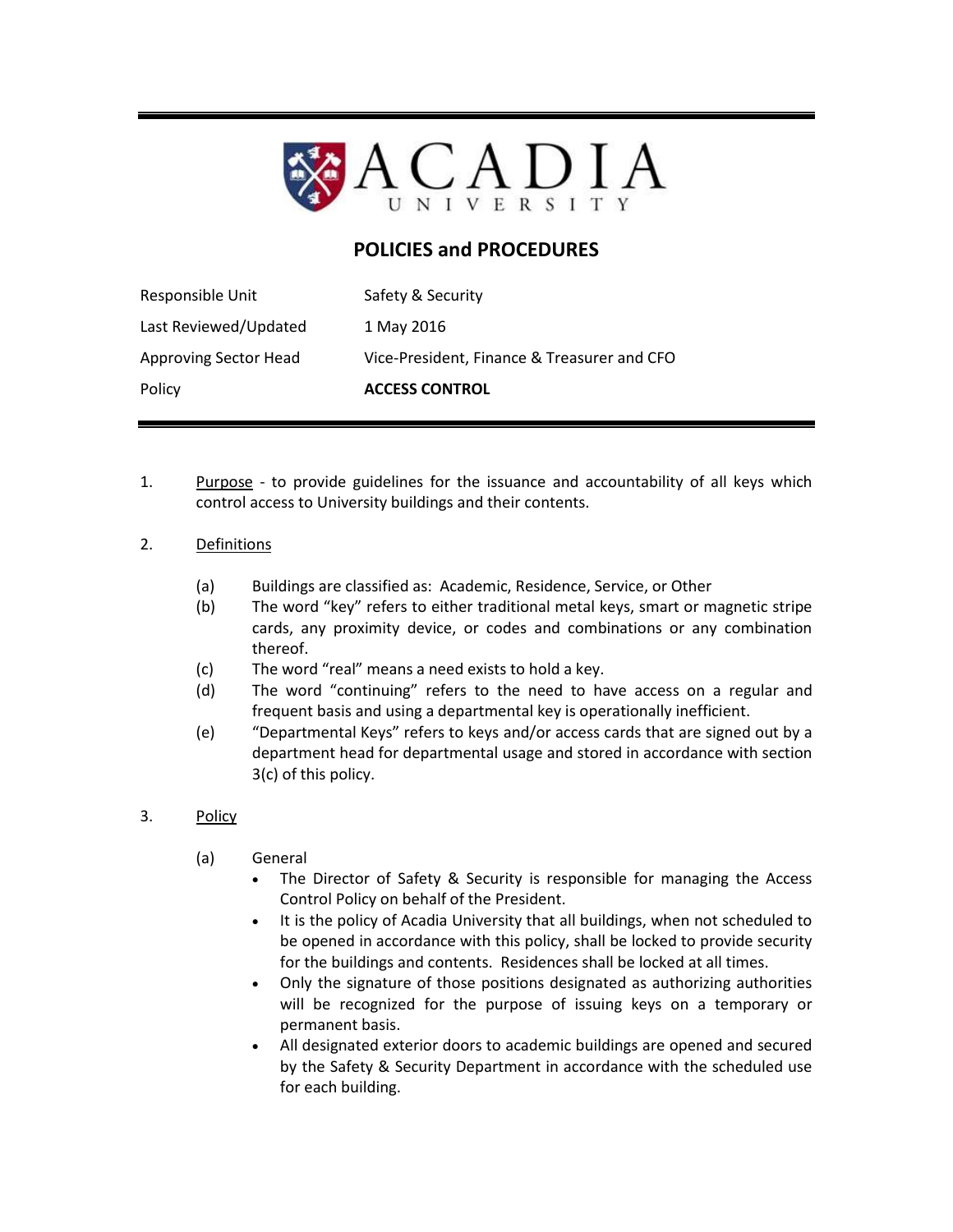- Building Managers/Department Heads shall convey in writing to the Director of Safety and Security by September 1 each year, a schedule of building hours if there are changes from the previous year.
- Keys will be issued on receipt of a Safety and Security "Key Authorization Form" endorsed by the Department Head/Director or Building Manager responsible for the space requested. In buildings containing one or more departments an individual department head may authorize keys for their own department and/or external door key for that building.
- All academic keys issued to students are to be recalled at the end of the loan period by the department requesting the original issue. Keys will be issued in accordance with posted hours at the Key Access Control Office in the Student Union Building.
- Student academic keys may only be authorized for one year at a time, with return dates to coincide with the end of semester. Extensions or exceptions may be made with the Access Control Office by the requesting authority.
- It is the responsibility of the key holder to secure an exterior door they open after the closing hours of that building.
- Key holdings should be kept to the absolute minimum. Individual or departmental key(s) will only be issued if there is a real and continuing need.
- Only one key to any given door will be issued to any individual. All key requests are checked and if an identical key has already been issued, a second key will be refused pending a loss report and a subsequent investigation to assess the threat of the missing key.
- The person to whom a key is authorized must sign for it in person at the Safety and Security Access Control Office.
- Departments can arrange for keys to be signed out on a temporary basis from the Safety and Security 24-hour shift desk. A type-written "key authorization list", indicating the individuals authorized to receive a key, is requested from the requesting authority.
- Contractors and non-University personnel needing keys/access require a valid University ID Card and shall have their access needs submitted by Physical Plant Project management to the Access Control Office. Keys/access will be issued on a "same day" basis.
- (b) Residence Keys (Crowell Tower)
	- Keys will be issued from the Access Control Office and in residence during advertised times.
	- Students changing rooms or residence shall follow the procedure outlined in the Student Handbook in accordance with section C3(a) of that policy.
	- All residence keys must be returned within 24 hours of the final day of spring exams; late or unreturned keys will result in charges debited to the students' account.
	- All non-student residence key requests require the authorization of the Manager Residence Life.
- (c) Security
	- Grand Master keys are for emergency use only and are not to be issued.